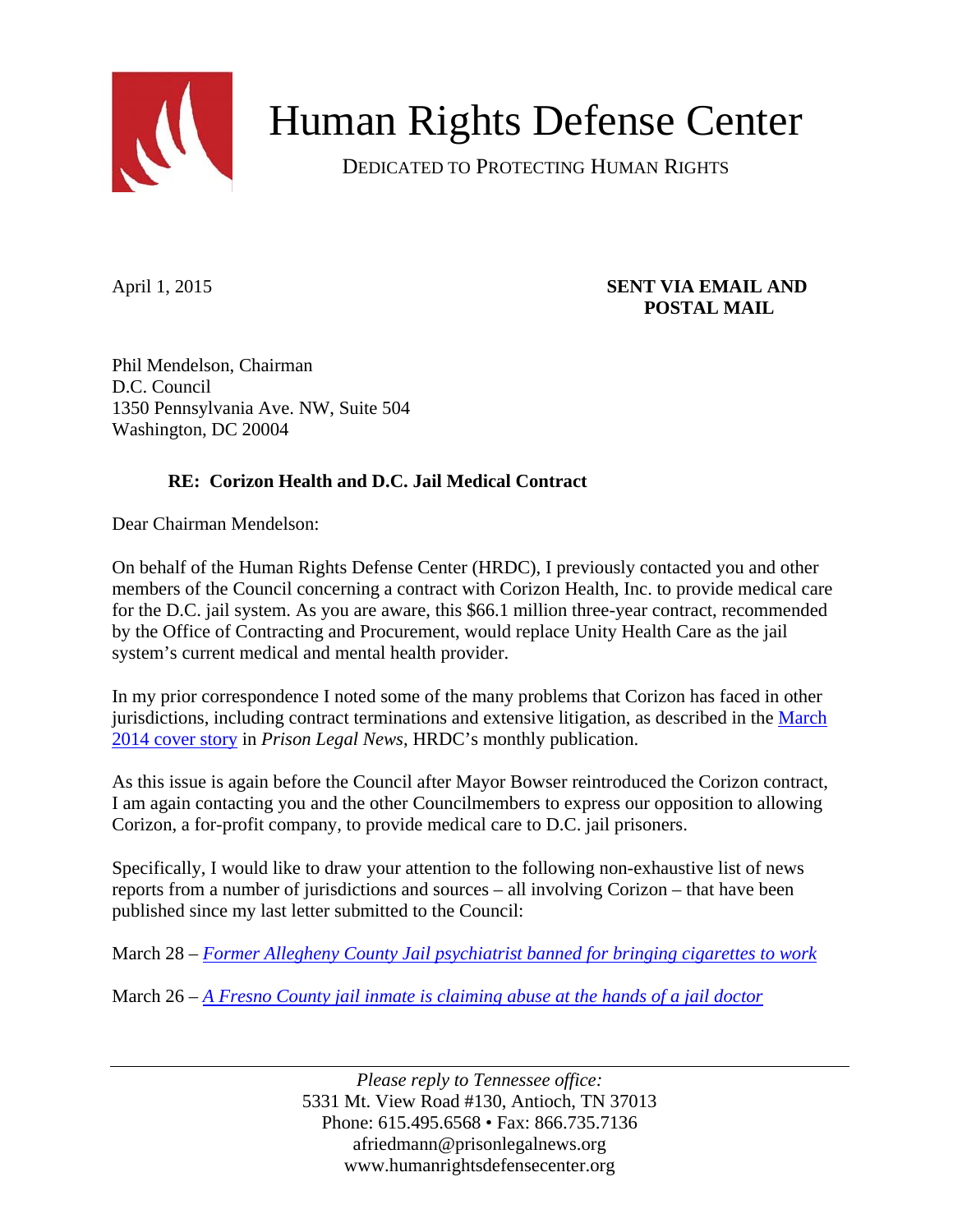March 25 – *[Minn. DOC settles lawsuit with family of prisoner who died after being denied](http://www.correctionsone.com/correctional-healthcare/articles/8501982-Minn-DOC-settles-lawsuit-with-family-of-prisoner-who-died-after-being-denied-treatment/)  [treatment](http://www.correctionsone.com/correctional-healthcare/articles/8501982-Minn-DOC-settles-lawsuit-with-family-of-prisoner-who-died-after-being-denied-treatment/)*

March 8 – *[Lawsuit: Corizon Doctor Tells New York City Inmate to Throw Severed Finger in](http://dissenter.firedoglake.com/2015/03/08/lawsuit-corizon-doctor-tells-new-york-city-inmate-to-throw-severed-finger-in-garbage/)  [Garbage](http://dissenter.firedoglake.com/2015/03/08/lawsuit-corizon-doctor-tells-new-york-city-inmate-to-throw-severed-finger-in-garbage/)*

March 3 – *[Construction Worker Bled to Death from Untreated Ulcer at Rikers: Lawsuit](http://www.dnainfo.com/new-york/20150303/east-elmhurst/construction-worker-bled-death-from-untreated-ulcer-at-rikers-lawsuit)*

March 3 – *[Rikers Healthcare Provider Corizon Under Fire at City Council Hearing](http://observer.com/2015/03/rikers-healthcare-provider-corizon-under-fire-at-city-council-hearing/)*

March 2 – *[City Council to Demand More Oversight of Rikers Health Care Provider](http://www.dnainfo.com/new-york/20150302/east-elmhurst/city-council-demand-more-oversight-of-rikers-health-care-provider)*

March 2 – *[Inmate care in Allegheny County Jail generates worries](http://triblive.com/news/allegheny/7668418-74/corizon-jail-health#axzz3Usb5Q2x6)*

March 1 – *[Opinion/Column: Company once served Fluvanna women's prison](http://www.dailyprogress.com/opinion/opinion-column-company-once-served-fluvanna-women-s-prison/article_15a73e6a-c012-11e4-b7ac-9f6399fdaf98.html)*

March 1 – *[Outsourcing neglect: Corizon's for-profit healthcare endangers prison inmates and](http://www.sfexaminer.com/sanfrancisco/outsourcing-neglect-corizons-for-profit-healthcare-endangers-prison-inmates-and-workers/Content?oid=2921905)  [workers](http://www.sfexaminer.com/sanfrancisco/outsourcing-neglect-corizons-for-profit-healthcare-endangers-prison-inmates-and-workers/Content?oid=2921905)*

February 20 – *[Florida prisons chief to seek revamp of health care contracts](http://www.tampabay.com/news/politics/stateroundup/florida-prisons-chief-to-seek-revamp-of-health-care-contracts/2218522)*

February 19 – *[Former Corizon Doctor Accused of Molesting Scores of Prisoners Served With](http://dissenter.firedoglake.com/2015/02/19/former-corizon-doctor-accused-of-molesting-scores-of-prisoners-served-with-two-new-lawsuits/)  [Two New Lawsuits](http://dissenter.firedoglake.com/2015/02/19/former-corizon-doctor-accused-of-molesting-scores-of-prisoners-served-with-two-new-lawsuits/)*

February 10 – *[Corizon, Alameda County pay \\$8.3 million to settle jail death lawsuit](http://nuhw.org/corizon-alameda-county-pay-8-3-million-settle-jail-death-lawsuit/)*

Further, I noticed that Corizon (which is headquartered in Tennessee) has partnered with MBI Health Services, LLC, which it described as a "local small disadvantaged business enterprise" in a [March 12 press release.](http://www.prnewswire.com/news-releases/corizon-health-announces-historic-partnership-with-washington-dc-based-mbi-health-services-300049507.html) MBI Health Services, LLC is apparently a subsidiary or affiliate of [MacArthur & Baker International, Inc.,](http://www.mbicfs.com/contactus/index.php) a Maryland-based firm. The corporate address for MacArthur & Baker, 7200 Wisconsin Avenue, Suite 702 in Bethesda, Maryland, is the same as the address for the registered agent of MBI Health Services in Maryland.

Both companies share the same registered agent, both in Maryland and D.C. That registered agent, John Kamya, has two different addresses – one in Maryland and one in D.C. Mr. Kamya is [listed](https://www.dandb.com/businessdirectory/macarthurbakerinternationalinc-bethesda-md-1501501.html) as an [employee](http://www.mbicfs.com/mbienergy/index.php) of MacArthur & Baker and, in a recent [letter](http://www.corizonhealth.com/Corizon-News/mbi-health-services-issues-letter-to-d.c.-councilmember-david-grosso) to Councilmember David Grosso, identified himself as the President/CEO of MBI Health Services. Thus, it appears that while MBI Health Services is incorporated in D.C., it is less of a "local" business and more a subsidiary or affiliate of MacArthur & Baker, a Maryland-based firm, and that Mr. Kamya is affiliated with both. I contacted the companies for clarification but received no response.